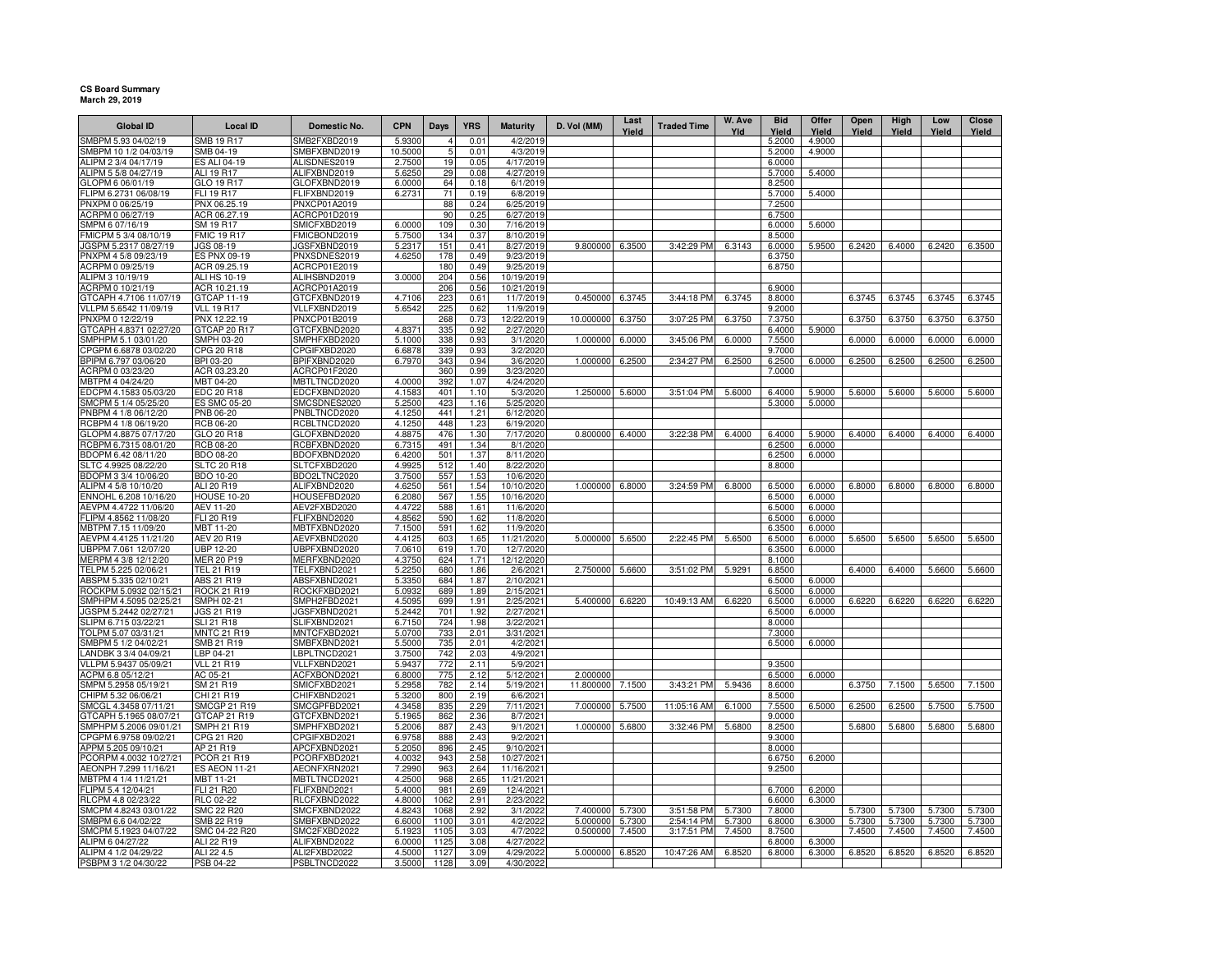| <b>Global ID</b>                                | <b>Local ID</b>                          | Domestic No.                 | <b>CPN</b>       | Days         | <b>YRS</b>   | <b>Maturity</b>         | D. Vol (MM)          | Last<br>Yield | <b>Traded Time</b> | W. Ave<br>Yld | <b>Bid</b><br>Yield | Offer<br>Yield | Open<br>Yield | High<br>Yield | Low<br>Yield | <b>Close</b><br>Yield |
|-------------------------------------------------|------------------------------------------|------------------------------|------------------|--------------|--------------|-------------------------|----------------------|---------------|--------------------|---------------|---------------------|----------------|---------------|---------------|--------------|-----------------------|
| CHIBPM 3 1/4 05/18/22                           | CHIB 05-22                               | CHIBLTNC2022                 | 3.2500           | 1146         | 3.14         | 5/18/2022               |                      |               |                    |               |                     |                |               |               |              |                       |
| SLTC 5.5796 05/22/22                            | <b>SLTC 22 R20</b>                       | SLTCFXBD2022                 | 5.5796           | 1150         | 3.15         | 5/22/2022               |                      |               |                    |               | 6.9000              | 6.4000         |               |               |              |                       |
| PNBPM 3 1/4 06/06/22                            | PNB 06-22                                | PNBLTNCD2022                 | 3.2500           | 1165         | 3.19         | 6/6/2022                |                      |               |                    |               |                     |                |               |               |              |                       |
| ENNOHL 6.131 07/16/22                           | <b>HOUSE 22 R20</b>                      | HOUSEFBD2022                 | 6.1310           | 1205         | 3.30         | 7/16/2022               |                      |               |                    |               | 8.3500              |                |               |               |              |                       |
| SMPM 6.9442 07/16/22<br>AEVPM 5.0056 08/06/22   | SM 22 R19<br><b>AEV 22 R20</b>           | SMICFXBD2022<br>AEVFXBND2022 | 6.9442<br>5.0056 | 1205<br>1226 | 3.30<br>3.36 | 7/16/2022<br>8/6/2022   | 1.000000<br>0.480000 | 6.4000        | 3:20:30 PM         | 6.4000        | 6.8500<br>8.5000    | 6.4000         | 6.4000        | 6.4000        | 6.4000       | 6.4000                |
| FLIPM 5.3567 08/20/22                           | FLI 22 R20                               | FLIFXBND2022                 | 5.3567           | 1240         | 3.40         | 8/20/2022               | 6.000000             | 6.3750        | 2:42:18 PM         | 6.3750        | 7.2000              |                | 6.3750        | 6.3750        | 6.3750       | 6.3750                |
| EWPM 4 09/21/22                                 | EW 09-22                                 | EWBLTNCD2022                 | 4.0000           | 1272         | 3.48         | 9/21/2022               |                      |               |                    |               |                     |                |               |               |              |                       |
| PNBPM 3 3/4 10/27/22                            | PNB 10-22                                | PNB2LTNC2022                 | 3.7500           | 1308         | 3.58         | 10/27/2022              |                      |               |                    |               |                     |                |               |               |              |                       |
| CHIBPM 3.65 12/02/22                            | CHIB 12-22                               | CHIB2LTN2022                 | 3.6500           | 1344         | 3.68         | 12/2/2022               |                      |               |                    |               |                     |                |               |               |              |                       |
| ROBBNK 4 1/8 12/16/22                           | <b>RBANK 12-22</b>                       | RBANKLTN2022                 | 4.1250           | 1358         | 3.72         | 12/16/2022              |                      |               |                    |               |                     |                |               |               |              |                       |
| SMCGL 5 3/8 12/22/22                            | SMCGP 22 R20                             | SMCGPFBD2022                 | 5.3750           | 1364         | 3.73         | 12/22/2022              | 2.750000             | 5.7250        | 3:59:42 PM         | 5.9214        | 8.2500              |                | 6.0000        | 6.0000        | 5.7250       | 5.7250                |
| FLIPM 5.0496 01/07/23<br>RCBPM 3 3/4 02/11/23   | CPI 01-23 R20<br>RCB 02-23               | CPIFXBND2023<br>RCBLTNCD2023 | 5.0496<br>3.7500 | 1380<br>1415 | 3.78<br>3.87 | 1/7/2023<br>2/11/2023   |                      |               |                    |               | 7.4000              |                |               |               |              |                       |
| BDOPM 3 5/8 02/18/23                            | BDO 02-23                                | BDOLTNCD2023                 | 3.6250           | 1422         | 3.89         | 2/18/2023               |                      |               |                    |               |                     |                |               |               |              |                       |
| GTCAPH 5.0937 02/27/23                          | GTCAP 23 R20                             | GTCFXBND2023                 | 5.0937           | 1431         | 3.92         | 2/27/2023               |                      |               |                    |               | 8.3750              |                |               |               |              |                       |
| SMPHPM 5.663 03/01/23                           | SMPH 23 R21                              | SMPHFXBD2023                 | 5.6630           | 1433         | 3.92         | 3/1/2023                | 0.200000             | 6.6020        | 3:14:09 PM         | 6.6020        | 9.1500              |                | 6.6020        | 6.6020        | 6.6020       | 6.6020                |
| SMCPM 6 1/4 03/19/23                            | SMC 23 R21                               | SMCFXBND2023                 | 6.2500           | 1451         | 3.97         | 3/19/202:               | 1.230000             | 7.0000        | 3:14:25 PM         | 7.0000        | 8.0500              | 6.5000         | 7.0000        | 7.0000        | 7.0000       | 7.0000                |
| PNBPM 3 7/8 04/26/23                            | PNB 04-23                                | PNBLTNCD2023                 | 3.8750           | 1489         | 4.08         | 4/26/2023               |                      |               |                    |               |                     |                |               |               |              |                       |
| EDCPM 4.7312 05/03/23                           | EDC 23 R19                               | EDCFXBND2023                 | 4.7312           | 1496         | 4.10         | 5/3/2023                |                      |               |                    |               | 8.5000              |                |               |               |              |                       |
| ECBPM 3 7/8 05/08/23<br>BPIPM 3 3/4 05/24/23    | <b>SECB 05-23</b>                        | SECBLTNC2023                 | 3.8750           | 1501         | 4.11         | 5/8/202                 |                      |               |                    |               |                     |                |               |               |              |                       |
| ACPM 3.92 07/07/23                              | BPI 05-23<br>AC 23 R22                   | BPILTNCD2023<br>ACFXBOND2023 | 3.7500<br>3.9200 | 1517<br>1561 | 4.15<br>4.27 | 5/24/2023<br>7/7/202    | 2.300000             | 7.0520        | 10:46:39 AM        | 7.0520        | 7.6250              |                | 7.0520        | 7.0520        | 7.0520       | 7.0520                |
| SMCGL 4.7575 07/11/23                           | <b>SMCGP 23 R21</b>                      | SMCGPFBD2023                 | 4.7575           | 1565         | 4.29         | 7/11/202                |                      |               |                    |               | 8.2500              |                |               |               |              |                       |
| GLOPM 5.2792 07/17/23                           | GLO 23 R20                               | GLOFXBND2023                 | 5.2792           | 1571         | 4.30         | $\frac{1}{7}$ 17/202    |                      |               |                    |               | 9.0000              |                |               |               |              |                       |
| SMCGL 6 3/4 08/17/23                            | SMCGP 08-23 R21                          | SMCGP2BD2023                 | 6.7500           | 1602         | 4.39         | 8/17/2023               | 0.700000             | 8.8750        | 3:46:24 PM         | 8.3870        | 8.8750              | 7.3800         | 7.1670        | 8.8750        | 7.1670       | 8.8750                |
| UBPPM 4 3/8 08/21/23                            | UBP 08-23                                | UBPLTNCD2023                 | 4.3750           | 1606         | 4.40         | 8/21/202                |                      |               |                    |               |                     |                |               |               |              |                       |
| MBTPM 3 1/2 09/19/23                            | MBT 09-23                                | MBTLTNCD2023                 | 3.5000           | 1635         | 4.48         | 9/19/202                |                      |               |                    |               |                     |                |               |               |              |                       |
| ALIPM 7.0239 10/05/23                           | ALI 23 R21                               | ALI2FXBD2023                 | 7.0239           | 1651         | 4.52         | 10/5/2023               | 1.000000 5.6800      |               | 2:30:48 PM         | 5.6800        | 8.6500              |                | 5.6800        | 5.6800        | 5.6800       | 5.6800                |
| ALIPM 3.8915 10/07/23                           | ALI 23 R22<br><b>PCOR 23 R21</b>         | ALIFXBND2023                 | 3.8915           | 1653         | 4.53         | 10/7/2023               |                      |               |                    |               | 7.1500<br>8.3500    |                |               |               |              |                       |
| PCORPM 4.5219 10/27/23<br>SECBPM 4 1/2 11/02/23 | <b>SECB 11-23</b>                        | PCORFXBD2023<br>SECB2LTN2023 | 4.5219<br>4.5000 | 1673<br>1679 | 4.58<br>4.60 | 10/27/2023<br>11/2/2023 |                      |               |                    |               |                     |                |               |               |              |                       |
| BDOPM 4 3/8 11/07/23                            | <b>BDO 11-23</b>                         | BDO2LTNC2023                 | 4.3750           | 1684         | 4.61         | 11/7/2023               |                      |               |                    |               |                     |                |               |               |              |                       |
| FLIPM 5.4333 11/08/23                           | FLI 23 R20                               | FLIFXBND2023                 | 5.4333           | 1685         | 4.61         | 11/8/2023               |                      |               |                    |               | 7.3500              |                |               |               |              |                       |
| AEONPH 7.695 11/16/23                           | <b>ES AEON 11-23</b>                     | AEONFXRN2023                 | 7.6950           | 1693         | 4.64         | 11/16/2023              |                      |               |                    |               | 9.7500              |                |               |               |              |                       |
| AEVPM 4.6188 11/21/23                           | AEV 23 R20                               | AEVFXBND2023                 | 4.6188           | 1698         | 4.65         | 11/21/2023              |                      |               |                    |               | 8.6500              |                |               |               |              |                       |
| EWPM 4 5/8 12/07/23                             | EW 12-23                                 | EWBLTNCD2023                 | 4.6250           | 1714         | 4.69         | 12/7/2023               |                      |               |                    |               |                     |                |               |               |              |                       |
| SMPM 5.159 12/09/23                             | SM 23 R21                                | SMICFXBD2023                 | 5.1590           | 1716         | 4.70         | 12/9/2023               | 9.030000             | 5.6500        | 3:30:18 PM         | 5.8314        | 7.1000              |                | 5.6800        | 7.0500        | 5.6500       | 5.6500                |
| VLLPM 8 12/21/23<br>CHIBPM 4.55 01/12/24        | <b>VLL 23 R21</b><br>CHIB 01-24          | VLLFXBND2023<br>CHIBLTNC2024 | 8.0000<br>4.5500 | 1728<br>1750 | 4.73<br>4.79 | 12/21/2023<br>1/12/2024 | 1.000000             | 7.5000        | 3:24:14 PM         | 7.5000        | 8.0250              |                | 7.5000        | 7.5000        | 7.5000       | 7.5000                |
| ROBBNK 4 7/8 01/16/24                           | <b>RBANK 01-24</b>                       | RBANKLTN2024                 | 4.8750           | 1754         | 4.80         | 1/16/2024               |                      |               |                    |               |                     |                |               |               |              |                       |
| FDCPM 6.1458 01/24/24                           | FDC 24 R21                               | FDCFXBND2024                 | 6.1458           | 1762         | 4.82         | 1/24/2024               |                      |               |                    |               | 7.1000              | 6.2500         |               |               |              |                       |
| APPM 7.5095 01/25/24                            | AP 24 R22                                | APCFXBND2024                 | 7.5095           | 1763         | 4.83         | 1/25/2024               |                      |               |                    |               | 8.2000              |                |               |               |              |                       |
| ALIPM 5 01/30/24                                | ALI 24 R20                               | ALIFXBND2024                 | 5.0000           | 1768         | 4.84         | 1/30/2024               | 5.000000             | 5.9000        | 3:23:59 PM         | 5.7500        | 7.0000              | 6.5000         | 5.6500        | 5.9000        | 5.6500       | 5.9000                |
| TELPM 5.2813 02/06/24                           | <b>TEL 24 R21</b>                        | TELFXBND2024                 | 5.2813           | 1775         | 4.86         | 2/6/2024                |                      |               |                    |               | 8.7500              |                |               |               |              |                       |
| PSBPM 5 02/09/24                                | PSB 02-24                                | PSBLTNCD2024                 | 5.0000           | 1778         | 4.87         | 2/9/2024                |                      |               |                    |               |                     |                |               |               |              |                       |
| JGSPM 5.3 02/27/24<br>SMCPM 5.284 03/01/24      | <b>JGS 24 R20</b><br><b>SMC 24 R22</b>   | JGSFXBND2024<br>SMCFXBND2024 | 5.3000<br>5.2840 | 1796<br>1799 | 4.92<br>4.93 | 2/27/2024<br>3/1/2024   | 50.000000            | 7.8250        | 10:22:17 AM        | 7.8250        | 8.7500<br>7.4000    |                | 7.8250        | 7.8250        | 7.8250       | 7.8250                |
| STIEPM 5.8085 03/23/24                          | STIESG 24 R22                            | STIGFXBD2024                 | 5.8085           | 1821         | 4.99         | 3/23/2024               |                      |               |                    |               | 7.5000              |                |               |               |              |                       |
| MEGPM 5.3535 03/28/24                           | <b>MEG 24 R22</b>                        | MEGFXBND2024                 | 5.3535           | 1826         | 5.00         | 3/28/2024               |                      |               |                    |               | 8.5000              |                |               |               |              |                       |
| RCBPM 5 1/2 03/28/24                            | RCB 03-24                                | RCBLTNCD2024                 | 5.5000           | 1826         | 5.00         | 3/28/2024               |                      |               |                    |               |                     |                |               |               |              |                       |
| TOLPM 5 1/2 03/31/24                            | <b>MNTC 24 R21</b>                       | MNTCFXBD2024                 | 5.5000           | 1829         | 5.01         | 3/31/2024               |                      |               |                    |               | 7.4000              |                |               |               |              |                       |
| SMBPM 6 04/02/24                                | <b>SMB 24 R21</b>                        | SMBFXBND2024                 | 6.0000           | 1831         | 5.01         | 4/2/2024                |                      |               |                    |               | 8.4000              |                |               |               |              |                       |
| MBTPM 5 3/8 04/04/24                            | MBT 04-24                                | MBT2LTNC2024                 | 5.3750           | 1833         | 5.02         | 4/4/2024                |                      |               |                    |               |                     |                |               |               |              |                       |
| PBC 5 5/8 04/08/24<br>PCORPM 7.8183 04/19/24    | <b>PBCOM 04-24</b><br><b>PCOR 24 R22</b> | PBCOMLTN2024<br>PCORFXBD2024 | 5.6250<br>7.8183 | 1837<br>1848 | 5.03<br>5.06 | 4/8/2024<br>4/19/2024   | 1.00000              |               |                    |               | 7.8000              |                |               |               |              |                       |
| SMPHPM 5.1683 05/18/24                          | SMPH 05-24 R22                           | SMPH2FBD2024                 | 5.168            | 187          | 5.14         | 5/18/2024               | 1.300000             | 6.3920        | 3:15:24 PM         | 6.6265        | 8.2500              |                | 6.9000        | 6.9000        | 6.3920       | 6.3920                |
| SMPM 5.6125 05/19/24                            | SM 24 R21                                | SMICFXBD2024                 | 5.6125           | 1878         | 5.14         | 5/19/2024               |                      |               |                    |               | 9.0000              |                |               |               |              |                       |
| MBTPM 3 7/8 07/20/24                            | MBT 07-24                                | MBTLTNCD2024                 | 3.8750           | 1940         | 5.31         | 7/20/2024               |                      |               |                    |               |                     |                |               |               |              |                       |
| FPM 6.0952 07/21/24                             | DD 24 R22                                | DDFXBOND2024                 | 6.0952           | 1941         | 5.31         | 7/21/2024               |                      |               |                    |               | 8.9000              |                |               |               |              |                       |
| GTCAPH 5 5/8 08/07/24                           | GTCAP 24 R21                             | GTCFXBND2024                 | 5.6250           | 1958         | 5.36         | 8/7/2024                |                      |               |                    |               | 8.7500              |                |               |               |              |                       |
| VLLPM 5.7512 08/08/24                           | <b>VLL 24 R23</b>                        | VLLFXBND2024                 | 5.7512           | 1959         | 5.36         | 8/8/2024                |                      |               |                    |               | 7.8750              |                |               |               |              |                       |
| PNBPM 5 3/4 08/27/24                            | PNB 08-24                                | PNBLTNCD2024                 | 5.7500           | 1978         | 5.42         | 8/27/2024               |                      |               |                    |               |                     |                |               |               |              |                       |
| SMPHPM 5.7417 09/01/24<br>FLIPM 5.6389 12/04/24 | <b>SMPH 24 R21</b><br>FLI 24 R21         | SMPHFXBD2024<br>FLIFXBND2024 | 5.7417<br>5.6389 | 198<br>207   | 5.43<br>5.69 | 9/1/2024<br>12/4/2024   |                      |               |                    |               | 9.0000<br>9.0000    |                |               |               |              |                       |
| SMCGL 6 1/4 12/22/24                            | SMCGP 24 R22                             | SMCGPFBD2024                 | 6.2500           | 209          | 5.74         | 12/22/2024              |                      |               |                    |               | 8.9000              |                |               |               |              |                       |
| ACPM 4.82 02/10/25                              | AC 25 R23                                | ACFXBOND2025                 | 4.8200           | 2145         | 5.87         | 2/10/2025               | 18.300000            | 7.1380        | 10:44:49 AM        | 7.1380        | 7.1000              |                | 7.1380        | 7.1380        | 7.1380       | 7.1380                |
| RLCPM 4.9344 02/23/25                           | RLC 02-25                                | RLCFXBND2025                 | 4.9344           | 2158         | 5.91         | 2/23/2025               |                      |               |                    |               | 8.6250              |                |               |               |              |                       |
| SMPHPM 6.0804 03/01/25                          | SMPH 03-25 R23                           | SMPH2FBD2025                 | 6.0804           | 2164         | 5.93         | 3/1/2025                |                      |               |                    |               | 7.5000              |                |               |               |              |                       |
| SMCPM 6 5/8 03/19/25                            | <b>SMC 25 R23</b>                        | SMCFXBND2025                 | 6.625            | 2182         | 5.97         | 3/19/2025               | 1.000000 7.6500      |               | 2:42:48 PM         | 7.6500        | 7.0000              | 6.5000         | 7.6500        | 7.6500        | 7.6500       | 7.6500                |
| ALIPM 5 5/8 04/25/25                            | ALI 25 R21                               | ALIFXBND2025                 | 5.6250           | 2219         | 6.08         | 4/25/2025               |                      |               |                    |               | 7.2000              |                |               |               |              |                       |
| SLTC 6.4872 05/22/25<br>TOLPM 6.6407 07/04/25   | <b>SLTC 25 R22</b><br><b>NLEX 25 R23</b> | SLTCFXBD2025<br>NLEXFXBD2025 | 6.4872<br>6.6407 | 2246<br>2289 | 6.15<br>6.27 | 5/22/2025<br>7/4/2025   |                      |               |                    |               | 8.9500<br>8.8000    |                |               |               |              |                       |
|                                                 |                                          |                              |                  |              |              |                         |                      |               |                    |               |                     |                |               |               |              |                       |